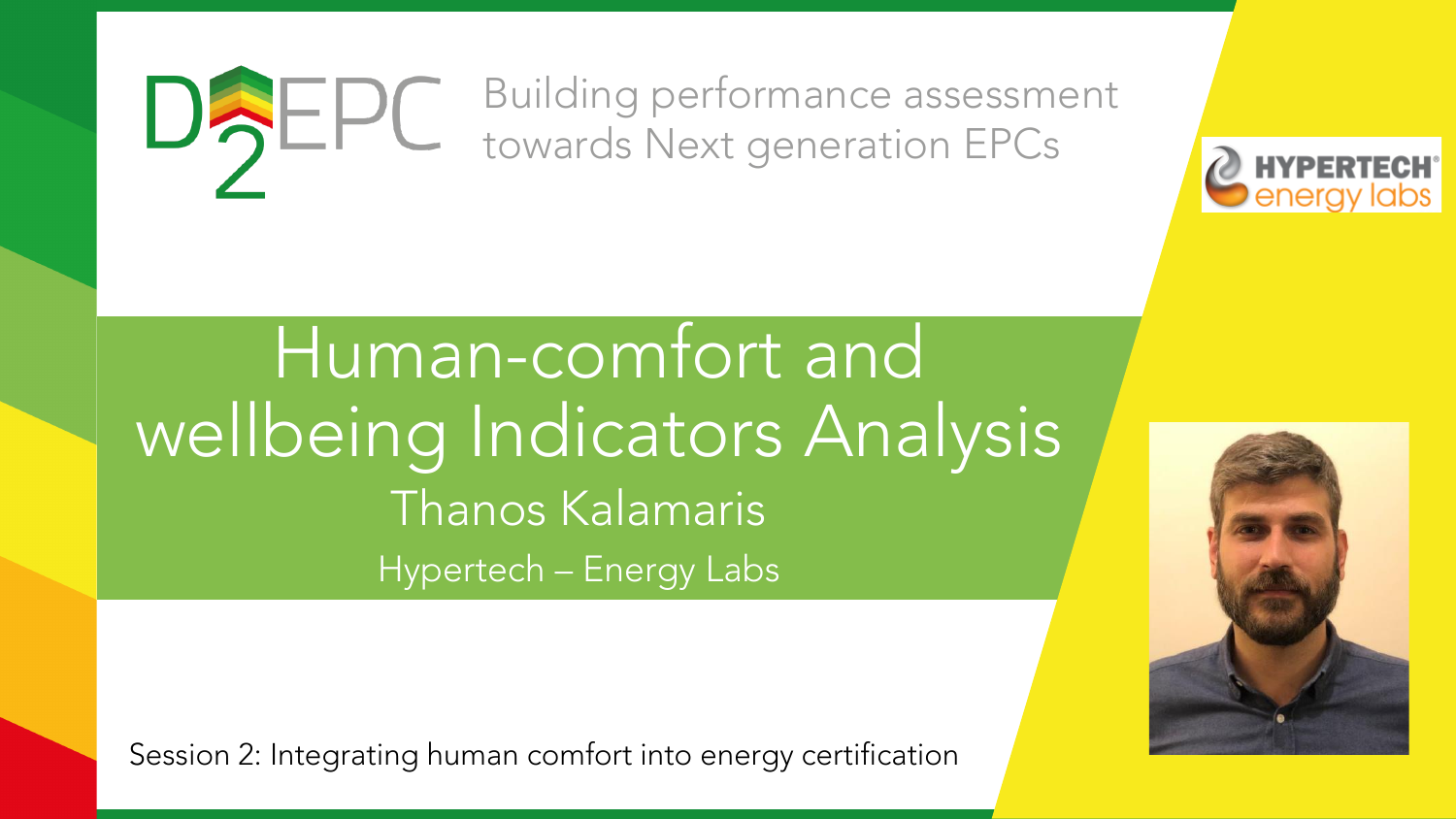

# D^2EPC Objectives on Human-Comfort & Wellbeing

- Extract the user behavioral profiles that influence the building's dynamic performance from the scope of occupant's comfort and wellbeing
- Incorporate a set of Human Comfort and Wellbeing indicators in the building assessment
- Examine the limitations of the defined KPIs in relation to the building's operation
- Provide information to the end-user for the indoor ambient conditions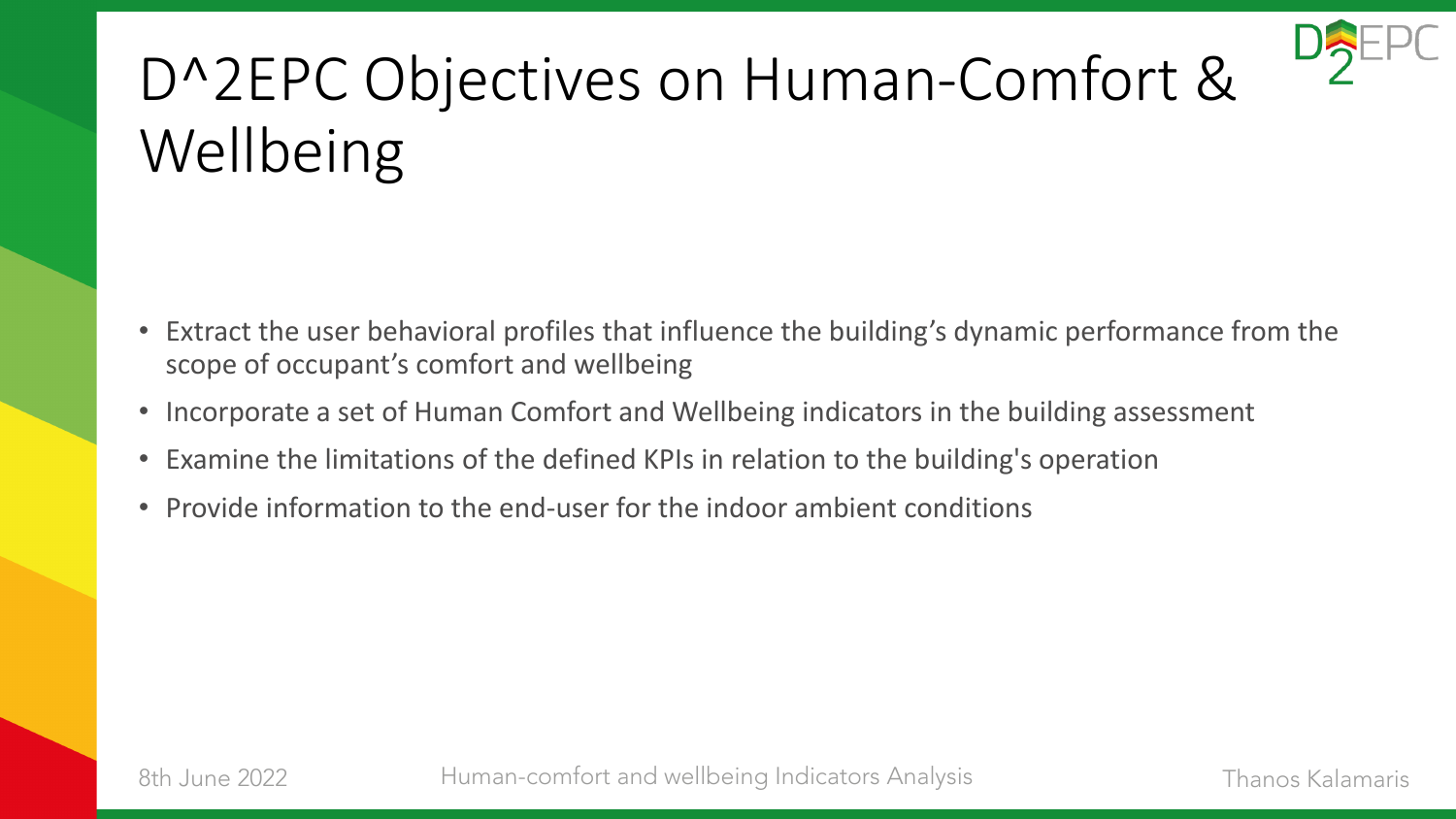

# D^2EPC Human-Comfort & Wellbeing Framework

#### ▪ **Indoor Environmental Quality (I.E.Q.):**

- **Thermal Comfort** is the condition of mind that expresses the level of satisfaction with the thermal environment and is assessed by subjective evaluation
- **E** Visual Comfort is the subjective reaction to the quantity and quality of light within any given space at a given time
- Indoor Air Quality (I.A.Q.) makes reference to the right amount of fresh air provided according to occupation rate and type of activity

#### ▪ **Comfort Profiles:**

- A **measurement-based approach** is utilized to be performed on building data streams
- **The occupant's personalized** boundaries are calculated based on the previous behavior (trends and patterns in precedent data) from a specialized Comfort Profiling Engine
- The user profiles are calculated **dynamically** in a purely **data-driven** and **non-intrusive** way

#### ▪ **Human Comfort & Wellbeing indicators:**

- Based on well defined and measurable **environmental performance metrics** with relatively cheap and widely available IoT equipment
- Stepping on **long-term evaluation methodologies**

8th June 2022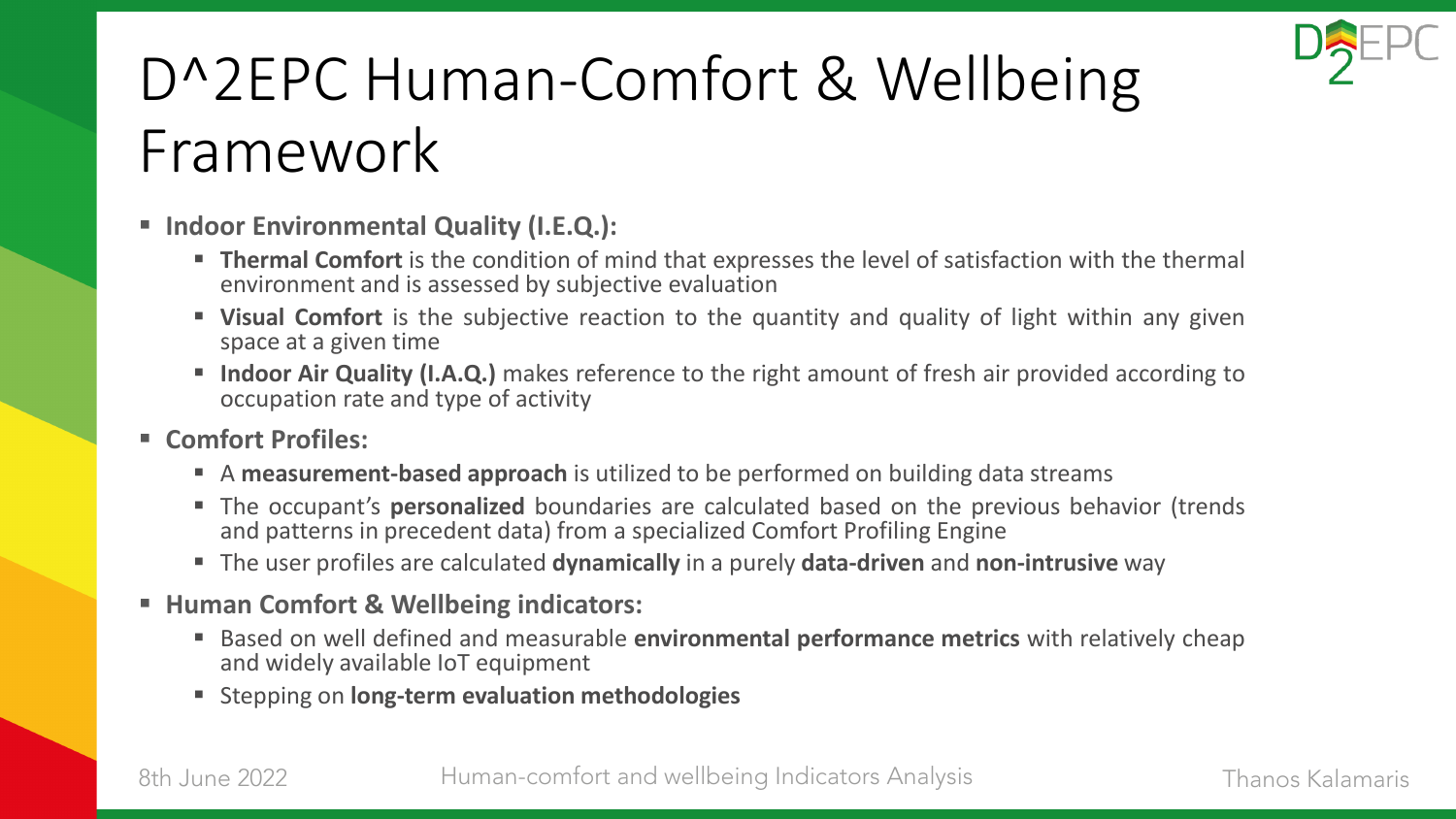

## Hybrid Approach on Profile Extraction

#### **Hybrid Approach:**

▪A **Personalized Comfort Profiling Engine** is utilized to calculate the **Thermal** and **Visual Comfort** profiles subject to data availability and quality In any other case, recommended boundaries are extracted from European and national standard

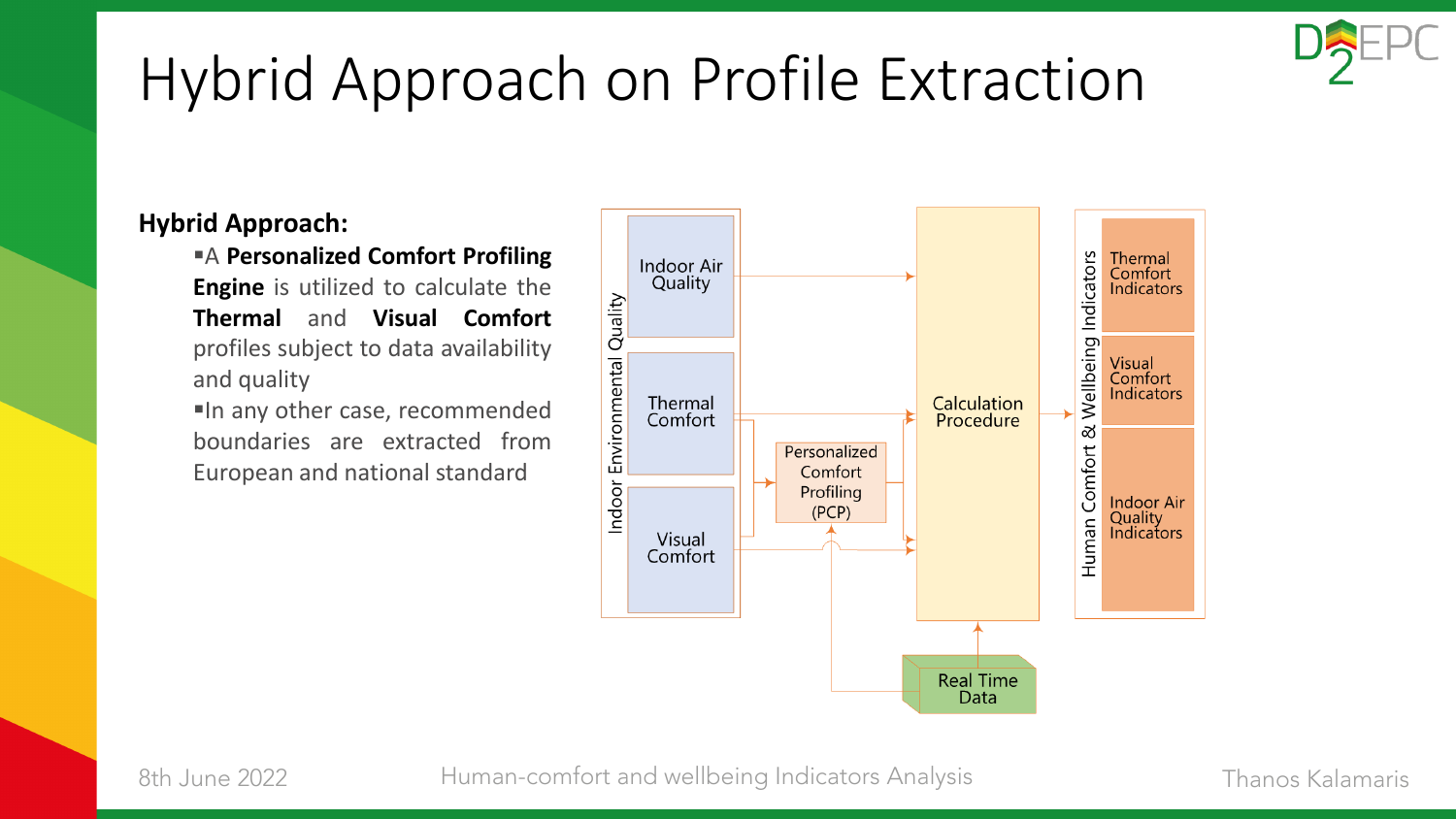

## Literature Research – Relevant Standards

#### Level(s):

- 4.1. Indoor air quality (level 3)
- 4.2. Time outside of thermal comfort range (level 3)
- 4.3. Lighting and visual comfort (only specified with instructions for users at Level 1)

### Thermal Comfort

- EN 15251
- ASHRAE 55 2017
- ISO 7243:2017

### Visual Comfort

- EN 17037
- EN 12464-1

### Indoor Air Quality

- EN 16798-1/2:2019
- ASHRAE 62.1/2-2019
- WHO guidance (2010)

8th June 2022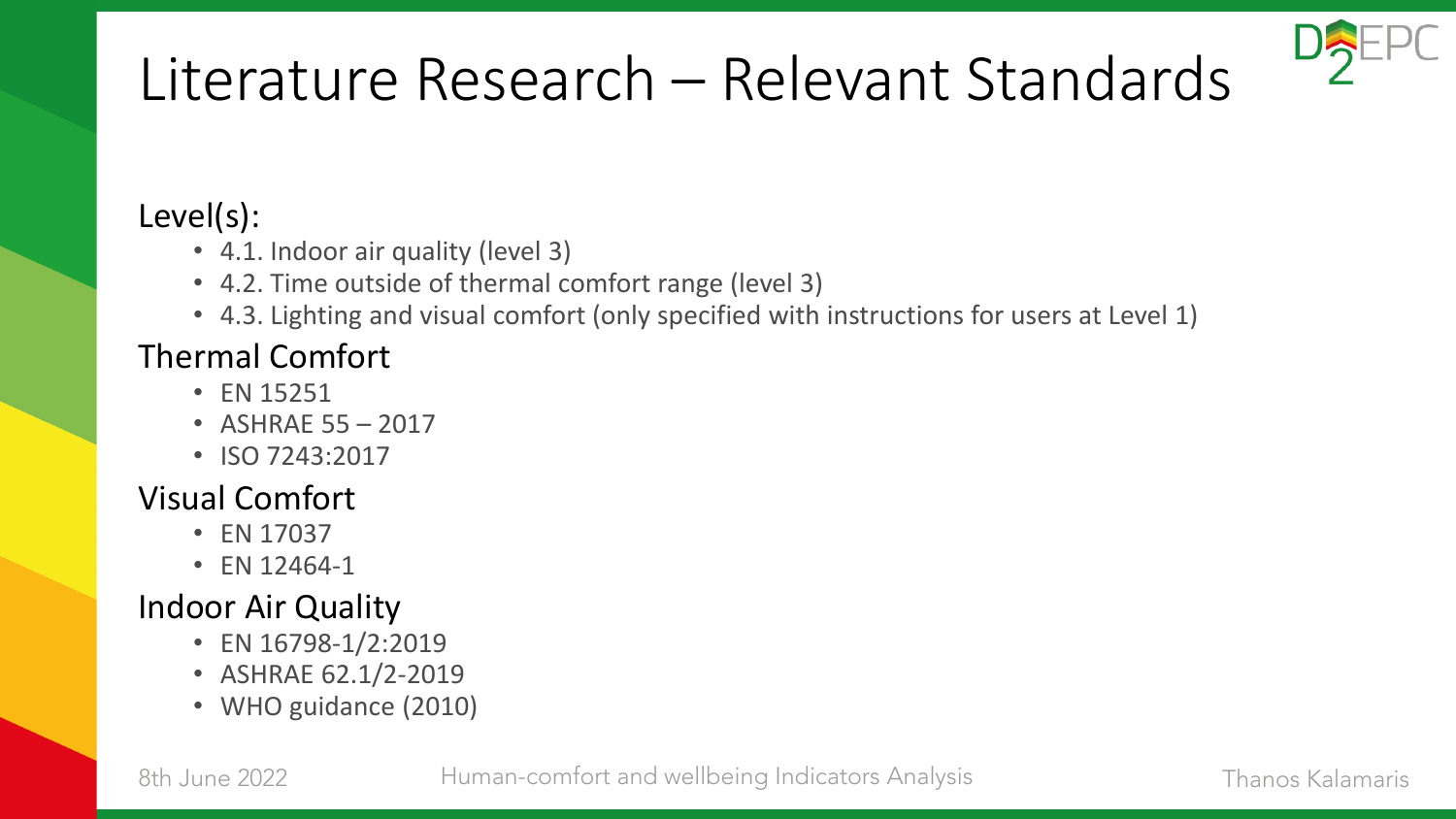### Long-term evaluation Methodologies



- **Degree Hours** (EN 15251) which integrates tailored weights to the "time out of range" calculation addressing how much the indoor ambient conditions deviated from the recommended conditions. The weights are defined based on the absolute difference between the measured value and the personalized/recommended upper or bottom limit.
- **Footprint of Indoor Environment** (CEN/TR 16798-2) reports the % of hours of each level compared to the total hours of the period of interest

| Quality of indoor environment in % of time of occupancy in four categories |    |   |    |    |
|----------------------------------------------------------------------------|----|---|----|----|
| Percentage                                                                 | 5  | 7 | 68 | 20 |
| Thermal<br>Environment                                                     | IV | Ш |    |    |
| Percentage                                                                 |    |   | 76 | 10 |
| <b>Indoor Air</b><br>Quality                                               | IV | Ш | н  |    |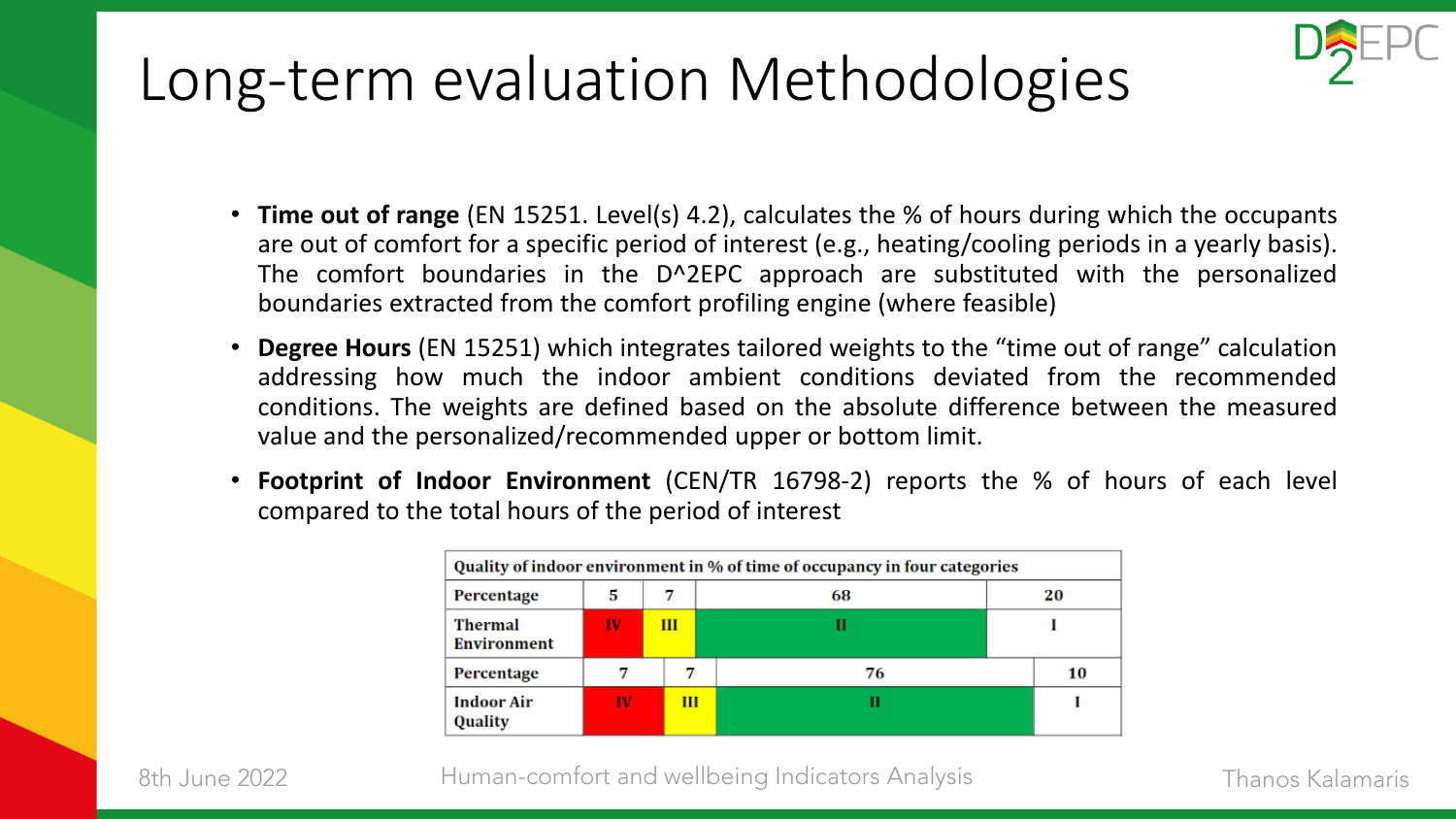

## D^2EPC Thermal Comfort Indicators

| <b>Indicator Name</b>                     | I.E.Q.<br><b>Domain</b>        | <b>Environmental Parameter</b>                                                                                   | <b>Evaluation Methodology</b>      | <b>Recommended</b><br><b>Boundaries /</b><br><b>Categories</b>      | <b>Building Typologies</b>                                                         |
|-------------------------------------------|--------------------------------|------------------------------------------------------------------------------------------------------------------|------------------------------------|---------------------------------------------------------------------|------------------------------------------------------------------------------------|
| Deviation from the temperature range      | Thermal<br>Comfort             | Indoor Dry-bulb (Air)<br>Temperature                                                                             | Time out of Range                  | Profiling Engine /<br><b>ASHRAE 55 Indoor</b><br>temperature limits | Residential/Commercial<br>(Regularly occupied<br>spaces by the same<br>occupants)  |
| <b>Thermal Degree Hours</b>               | Thermal<br>Comfort             | Indoor Dry-bulb (Air)<br>Temperature                                                                             | Degree Hours                       | Profiling Engine /<br><b>ASHRAE 55 Indoor</b><br>temperature limits | Residential/Commerc<br>ial (Regularly<br>occupied spaces by<br>the same occupants) |
| Deviation from the humidity range         | Thermal<br>Comfort /<br>I.A.Q. | <b>Indoor Relative Humidity</b>                                                                                  | Time out of Range                  | Relative humidity<br>range (Level(s) $4.3$ )                        | Residential/Commerc<br>ial                                                         |
| Deviation from the acceptable WBGT levels | Thermal<br>Comfort             | Indoor Wet-bulb Globe<br>Temperature<br>(Indirectly calculated with Air<br>Temperature and Relative<br>Humidity) | Footprint of Indoor<br>Environment | <b>WBGT levels (ISO</b><br>7243:2017)                               | Common areas within<br>Commercial buildings<br>/ Industrial Buildings              |
| <b>Humidex levels</b>                     | Thermal<br>Comfort             | <b>Indoor Humidex</b><br>(Indirectly calculated with Air<br>Temperature and Relative<br>Humidity)                | Footprint of Indoor<br>Environment | Humidex levels                                                      | Residential/Commerc<br>ial (Occupied spaces)                                       |

8th June 2022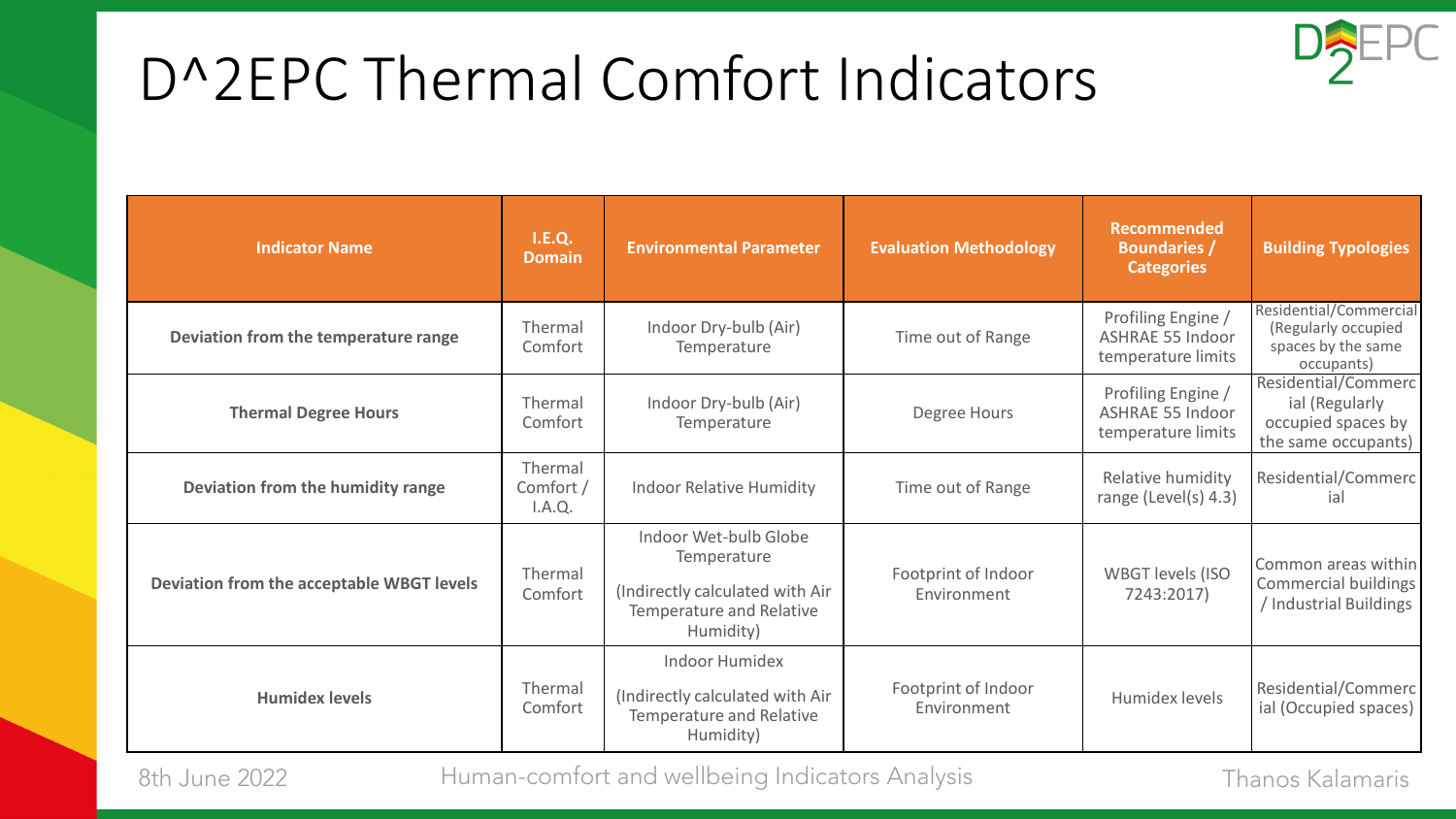## D^2EPC Visual Comfort Indicators

| <b>Indicator Name</b>                          | I.E.Q.<br><b>Domain</b> | <b>Environmental Parameter</b> | <b>Evaluation Methodology</b> | <b>Recommended</b><br><b>Boundaries /</b><br><b>Categories</b> | <b>Building Typology</b>                                                           |
|------------------------------------------------|-------------------------|--------------------------------|-------------------------------|----------------------------------------------------------------|------------------------------------------------------------------------------------|
| Deviation from the set Illuminance boundary    | Visual<br>Comfort       | Indoor Illuminance             | Time out of Range             | <b>Profiling Engine</b>                                        | Residential/Commerc<br>ial (Regularly<br>occupied spaces by<br>the same occupants) |
| Deviation from the standard Illuminance levels | Visual<br>Comfort       | Indoor Illuminance             | Time out of Range             | <b>Illuminance Levels</b><br>(EN 12464)                        | Residential/Commerc<br>ial (based on space<br>typology)                            |
| <b>Set Visual Degree Hours</b>                 | Visual<br>Comfort       | Indoor Illuminance             | Degree Hours                  | <b>Profiling Engine</b>                                        | Residential/Commerc<br>ial (Regularly<br>occupied spaces by<br>the same occupants) |
| <b>Standard Visual Degree Hours</b>            | Visual<br>Comfort       | Indoor Illuminance             | Degree Hours                  | <b>Illuminance Levels</b><br>(EN 12464)                        | Residential/Commerc<br>ial (based on space<br>typology)                            |

8th June 2022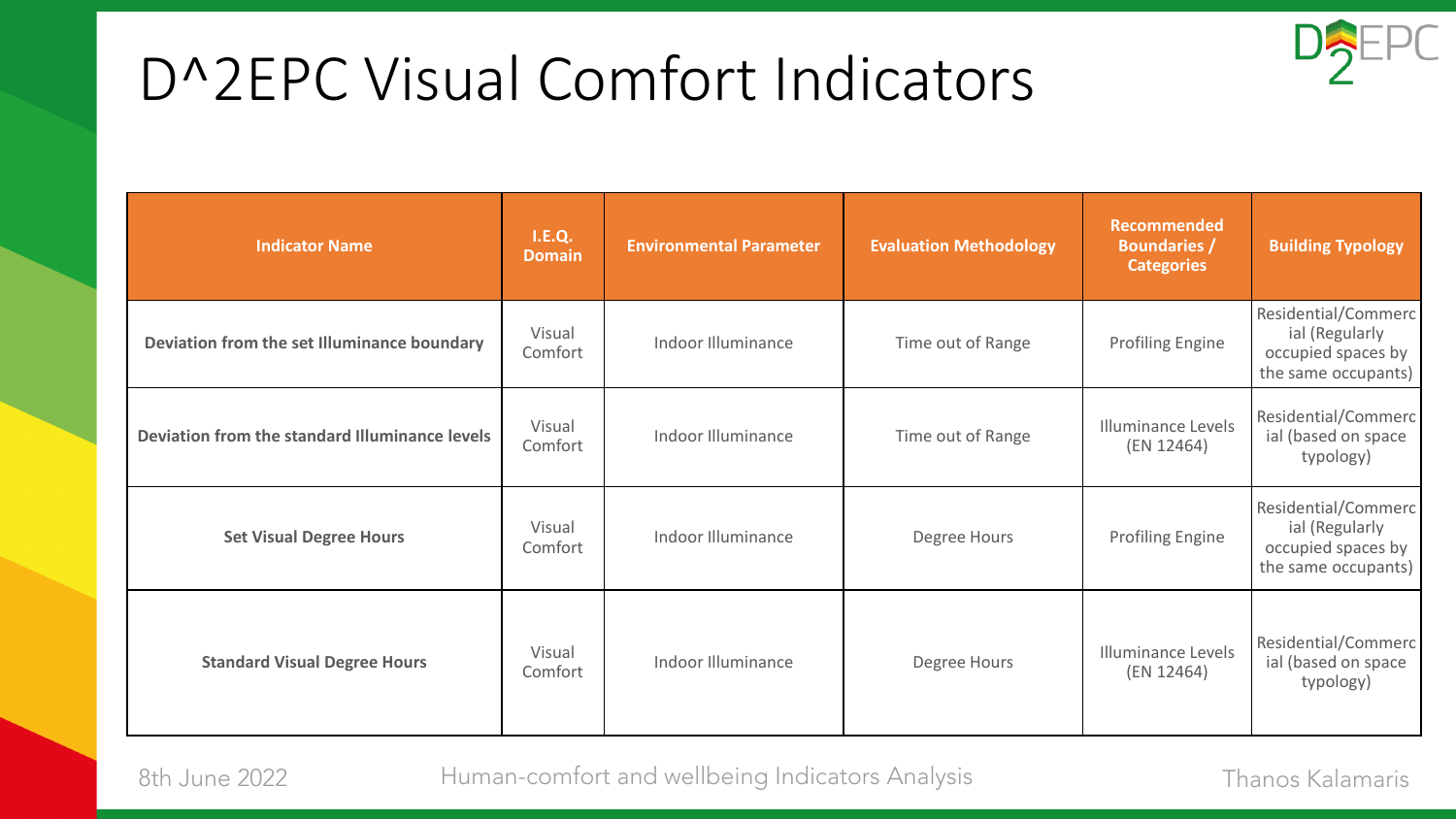## D^2EPC Air Quality Indicators



| <b>Indicator Name</b>   | I.E.Q. Domain          | <b>Environmental Parameter</b>                                             | <b>Evaluation Methodology</b>   | <b>Recommended</b><br><b>Boundaries / Categories</b>           |
|-------------------------|------------------------|----------------------------------------------------------------------------|---------------------------------|----------------------------------------------------------------|
| <b>CO2 Indoors</b>      | I.A.Q. (Main)          | Difference between indoor and outdoor<br>carbon dioxide concentrations     | Footprint of Indoor Environment | CO2 Categories (CEN/TR<br>16798-1/2:2019)                      |
| <b>TVOCs</b>            | I.A.Q. (Main)          | <b>Total Volatile Organic Compounds</b><br>concentration in the indoor air | Footprint of Indoor Environment | <b>TVOCs limits (CEN/TR</b><br>16798-1:2019)                   |
| <b>PM2.5</b>            | I.A.Q. (Main)          | Particulate Matter (2.5 µm diameter)<br>concentration in the indoor air    | Footprint of Indoor Environment | PM2.5 limits (CEN/TR<br>16798-1:2019)                          |
| <b>Benzene</b>          | I.A.Q. (Complimentary) | Benzene concentration in the Indoor air                                    | Footprint of Indoor Environment | Benzene limits (CEN/TR<br>16798-1:2019)                        |
| Formaldehyde            | I.A.Q. (Complimentary) | Formaldehyde concentration in the<br>Indoor air                            | Footprint of Indoor Environment | Formaldehyde limits<br>(CEN/TR 16798-1:2019)                   |
| Radon                   | I.A.Q. (Complimentary) | Radon concentration in the Indoor air                                      | Footprint of Indoor Environment | Radon limit (WHO<br>Guidelines)                                |
| <b>PM10</b>             | I.A.Q. (Complimentary) | Particulate Matter (10 µm diameter)<br>concentration in the indoor air     | Footprint of Indoor Environment | PM10 limits (CEN/TR<br>16798-1:2019)                           |
| <b>Ventilation Rate</b> | I.A.Q. (Complimentary) | Roughly estimated based on indoor<br>hourly CO2 concentrations             | Footprint of Indoor Environment | <b>Ventilation Rate</b><br>categories (CEN/TR<br>16798-1:2019) |

8th June 2022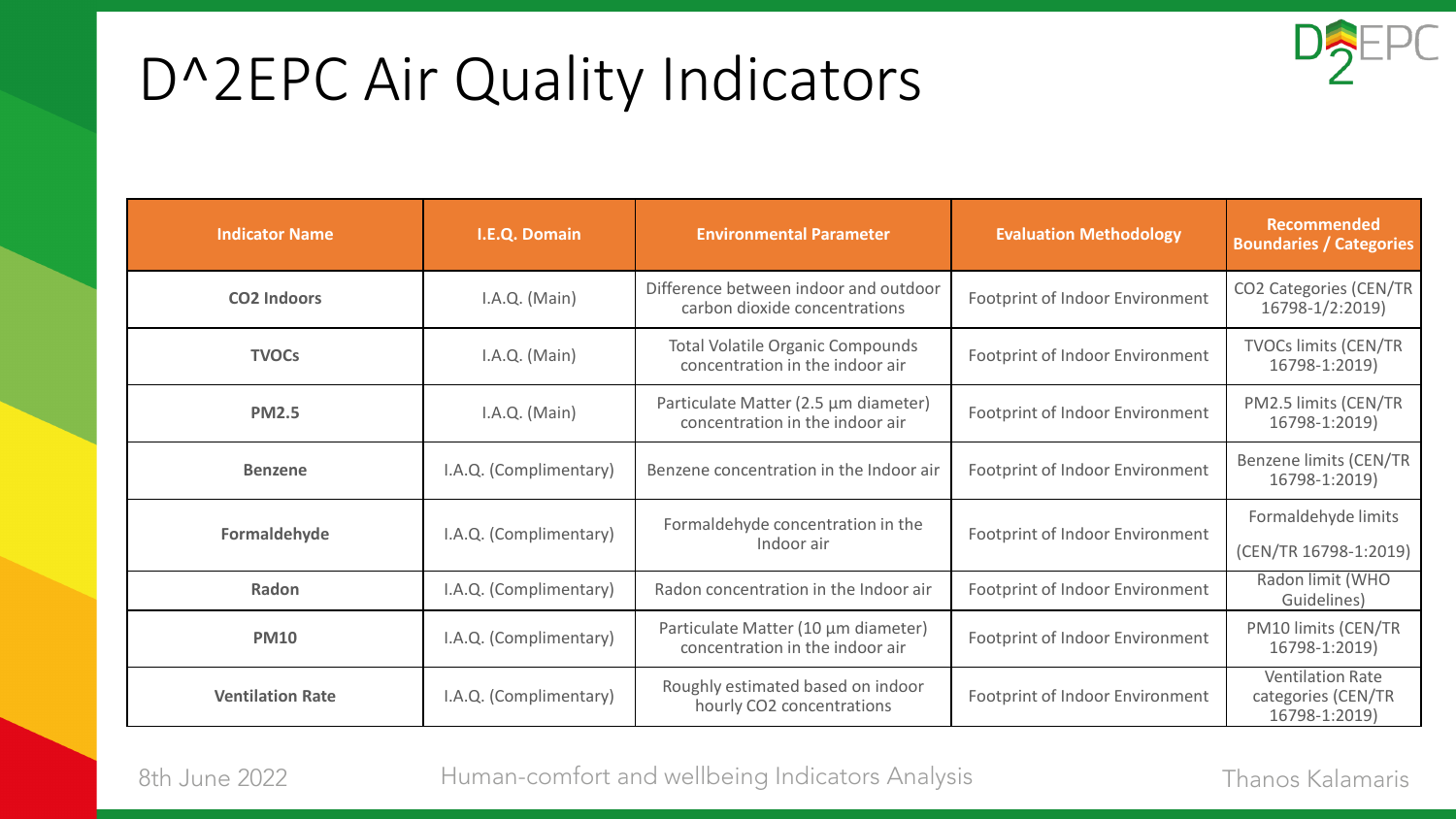

# Personalised Comfort Profiling Engine

- The PCP analyses the collected data from the pilot infrastructure and identifies the occupant's comfort boundaries (implying that the optimal visual/thermal conditions for the occupant are dictated by her/himself)
- Extracts insight exclusively from preceding timeseries data with no other sources of information required. All separate user profiles must refer to regularly occupied spaces by the same users
- Applied for the calculation of Thermal and Visual Comfort Profiles (subject to data availability and quality)
- The engine comprises of state-of-the art classification algorithms (i.e., SAX algorithm) for the definition of comfort boundaries